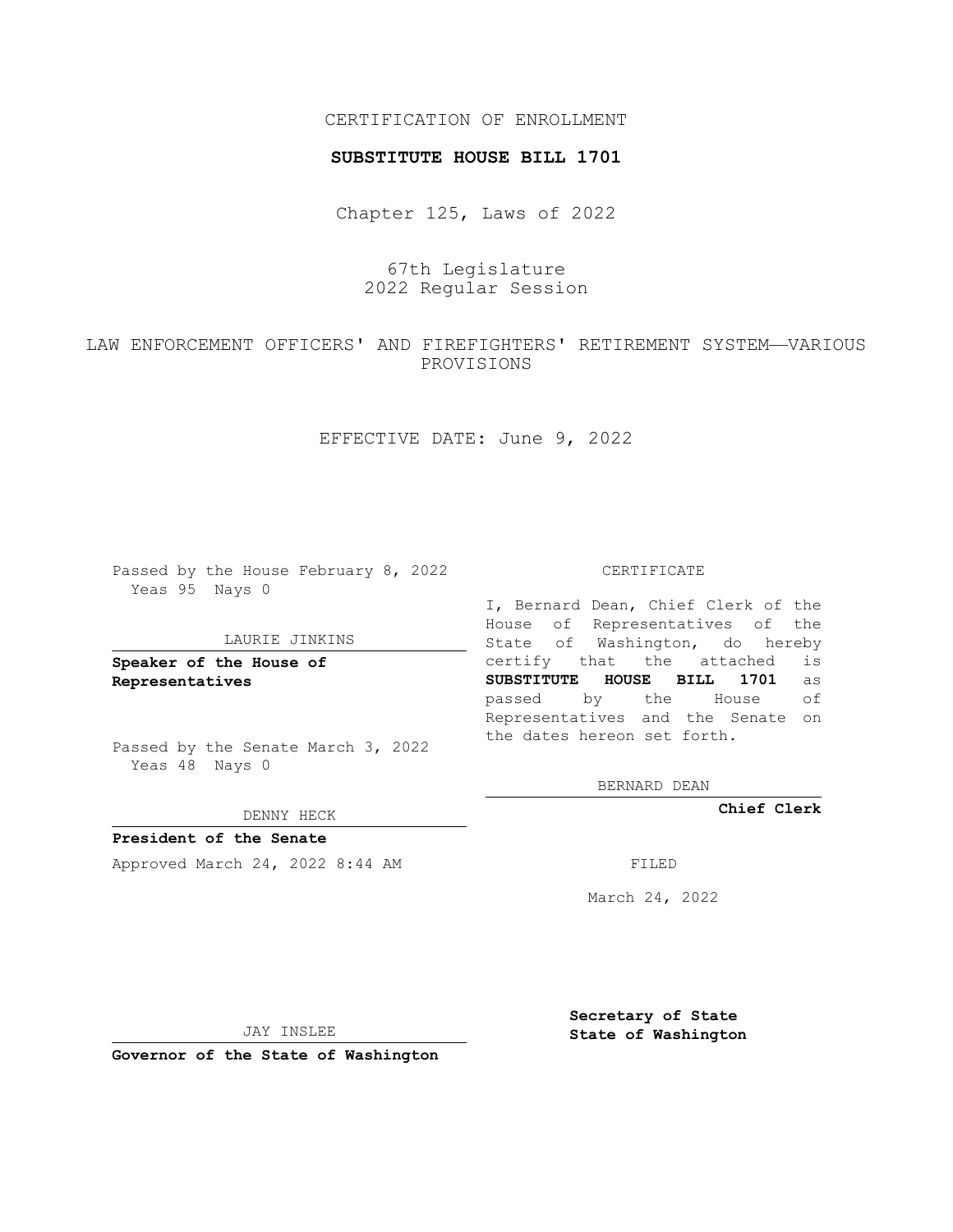## **SUBSTITUTE HOUSE BILL 1701**

Passed Legislature - 2022 Regular Session

# **State of Washington 67th Legislature 2022 Regular Session**

**By** House Appropriations (originally sponsored by Representatives Bergquist, MacEwen, Sells, Bateman, Graham, Fitzgibbon, Callan, Peterson, Sullivan, Pollet, Maycumber, and Ormsby; by request of LEOFF Plan 2 Retirement Board)

READ FIRST TIME 02/01/22.

 AN ACT Relating to law enforcement officers' and firefighters' retirement system benefits; amending RCW 41.26.420, 41.26.463, 41.45.155, 41.45.158, 41.45.0604, and 41.26.802; adding a new section 4 to chapter 41.26 RCW; and creating a new section.

5 BE IT ENACTED BY THE LEGISLATURE OF THE STATE OF WASHINGTON:

6 **Sec. 1.** RCW 41.26.420 and 1993 c 517 s 2 are each amended to 7 read as follows:

 TIERED MULTIPLIER BENEFIT IMPROVEMENT. (1) Except as provided in RCW 41.26.530, a member of the retirement system shall receive a retirement allowance equal to two percent of such member's final 11 average salary for each year of service.

 (2) Beginning January 16, 2023, members new to the retirement system after February 1, 2021, who earn more than 15 years of service credit shall receive a tiered multiplier retirement allowance as 15 follows:

16 (a) Two percent of such member's final average salary for the 17 first 15 years of service;

18 (b) Two and one-half percent of such member's final average 19 salary for the 10 years of service after 15 years and up to 25 years; 20 and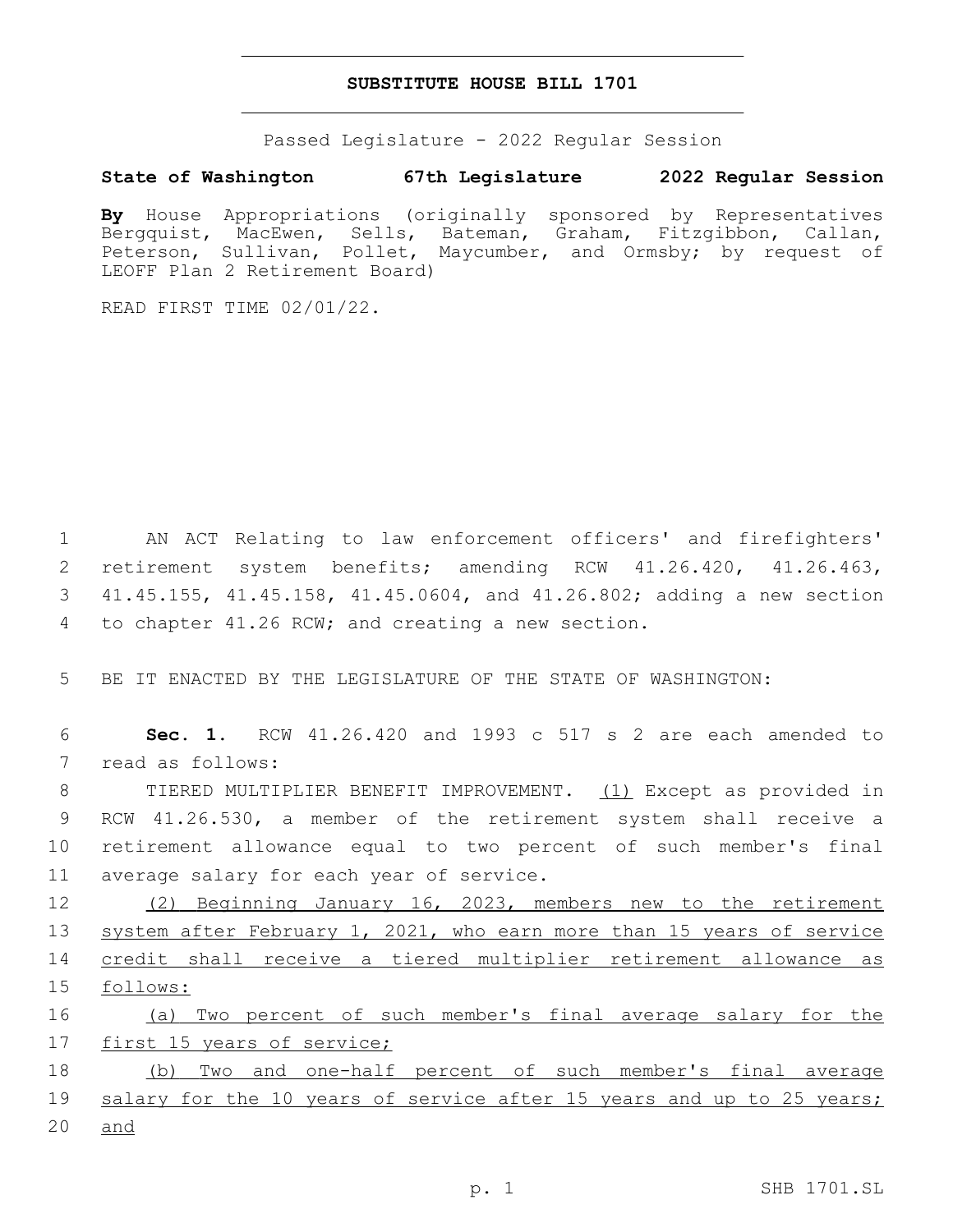(c) Two percent of such member's final average salary for years of service above 25 years. (3) Members active in the retirement system on or before February 1, 2021, at retirement must make an irrevocable choice between the lump sum defined benefit in section 2 of this act or a tiered multiplier retirement allowance as follows: (a) Two percent of such member's final average salary for the 8 first 15 years of service; (b) Two and one-half percent of such member's final average 10 salary for the 10 years of service after 15 years and up to 25 years; and (c) Two percent of such member's final average salary for years of service above 25 years. (4) Any member who receives the tiered multiplier benefit in this section is not eligible for the lump sum defined benefit in section 2

of this act.

 NEW SECTION. **Sec. 2.** A new section is added to chapter 41.26 RCW under the subchapter heading "plan 2" to read as follows:

 LUMP SUM BENEFIT IMPROVEMENT. (1) Members who are retired on or before February 1, 2021, will receive a one-time lump sum defined benefit of \$100 per service credit month payable by January 31, 2023.

 (a) Members who retired for an in the line of duty disability under RCW 41.26.470 shall receive the greater of the lump sum defined benefit of \$100 per service credit month or a lump sum defined 25 benefit of \$20,000.

 (b) A member's beneficiary is eligible for an in the line of duty death benefit under RCW 41.26.048. If there is more than one eligible beneficiary the lump sum defined benefit will be distributed in 29 accordance with RCW 41.26.048.

 (c) If the member is deceased the member's survivor beneficiary under RCW 41.26.460 is eligible for this lump sum defined benefit.

 (2) Members who are active in the plan on or before February 1, 2021, must make an irrevocable choice at retirement between the tiered multiplier benefit defined in RCW 41.26.420(3) or a one-time lump sum defined benefit of \$100 per service credit month to be paid 36 at retirement.

 (a) Members who retire for an in the line of duty disability under RCW 41.26.470 and who elect to receive this lump sum defined benefit shall receive the greater of the lump sum defined benefit of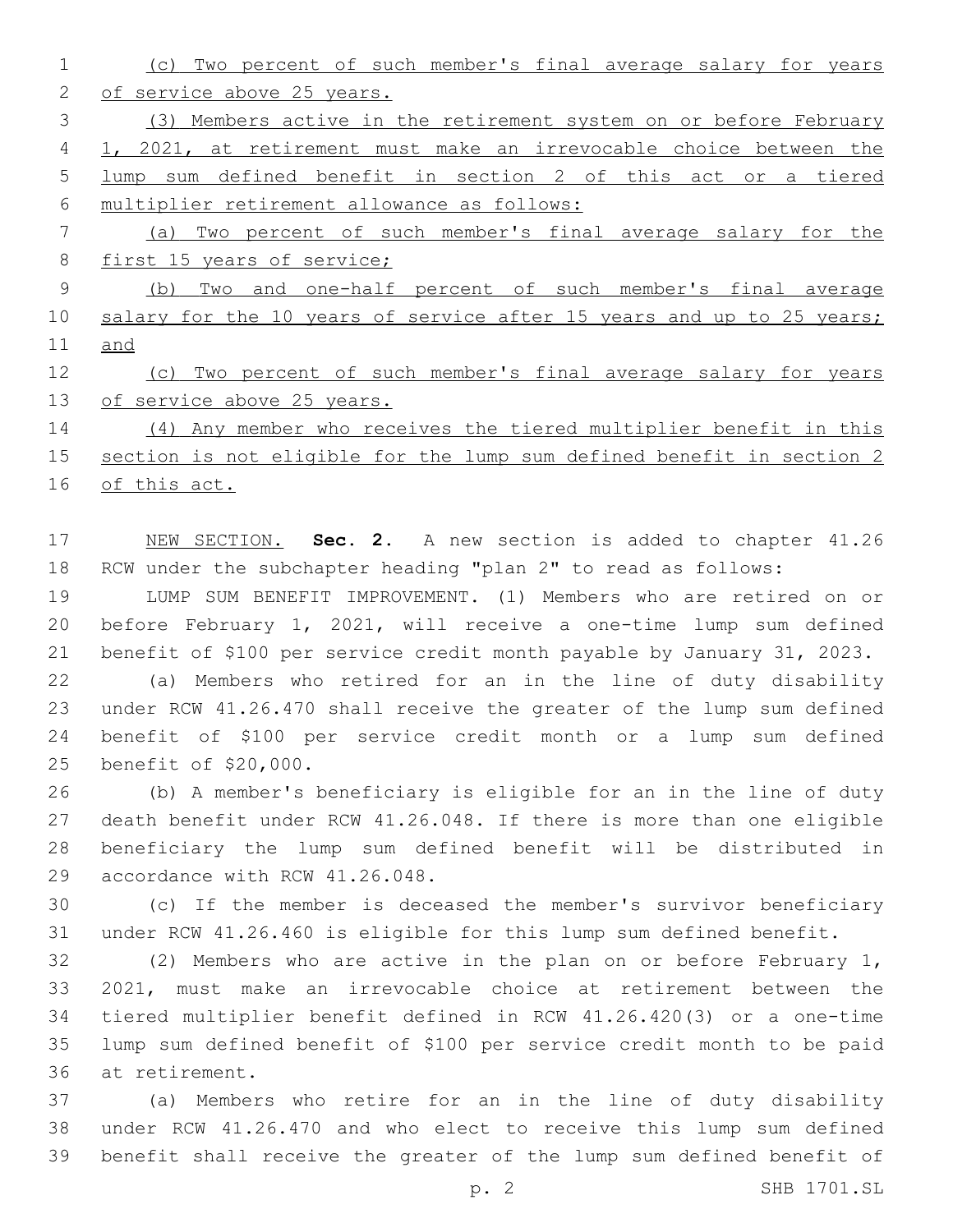\$100 per service credit month or a lump sum defined benefit of 2 \$20,000.

 (b) A member's beneficiary eligible for an in the line of duty death benefit under RCW 41.26.048 and who elects to receive this lump sum defined benefit shall receive the greater of the lump sum defined benefit of \$100 per service credit month or a lump sum defined benefit of \$20,000. If there is more than one eligible beneficiary the lump sum defined benefit will be distributed in accordance with 9 RCW 41.26.048.

 (c) For a beneficiary of a member who dies in service but not in 11 an in the line of duty death, the distribution shall be made according to the member's beneficiary designation under this chapter.

 (3) Members who are inactive on or before February 1, 2021, but who later return to membership must make an irrevocable choice at retirement between the tiered multiplier benefit in RCW 41.26.420 and 16 this lump sum defined benefit.

 (4) Members who receive a refund of contributions under RCW 41.26.540 are not eligible for this lump sum defined benefit.

 (5) This lump sum defined benefit is exempt from judicial process 20 and taxes under RCW 41.26.053.

 (6) Any member who receives this lump sum defined benefit is not eligible for the tiered multiplier benefit in RCW 41.26.420.

 **Sec. 3.** RCW 41.26.463 and 2014 c 91 s 1 are each amended to read as follows:24

 ANNUITY OPTION. (1) At the time of retirement, plan 2 members may purchase an optional actuarially equivalent life annuity benefit from 27 the (( $\overline{\text{Washington}}}$ )) Washington law enforcement officers' and 28 firefighters' ((retirement)) system plan 2 retirement fund established in RCW 41.50.075. A minimum payment of twenty-five 30 thousand dollars is required.

 (2) Retirees, or their beneficiaries, who have received a one- time lump sum defined benefit under section 2 of this act may purchase an optional actuarially equivalent life annuity benefit from the Washington law enforcement officers' and firefighters' system 35 plan 2 retirement fund established in RCW 41.50.075, with the money received from the lump sum defined benefit. A minimum payment of \$20,000 is required.

 (3) Subject to rules adopted by the department, a member purchasing an annuity under this section must pay all of the cost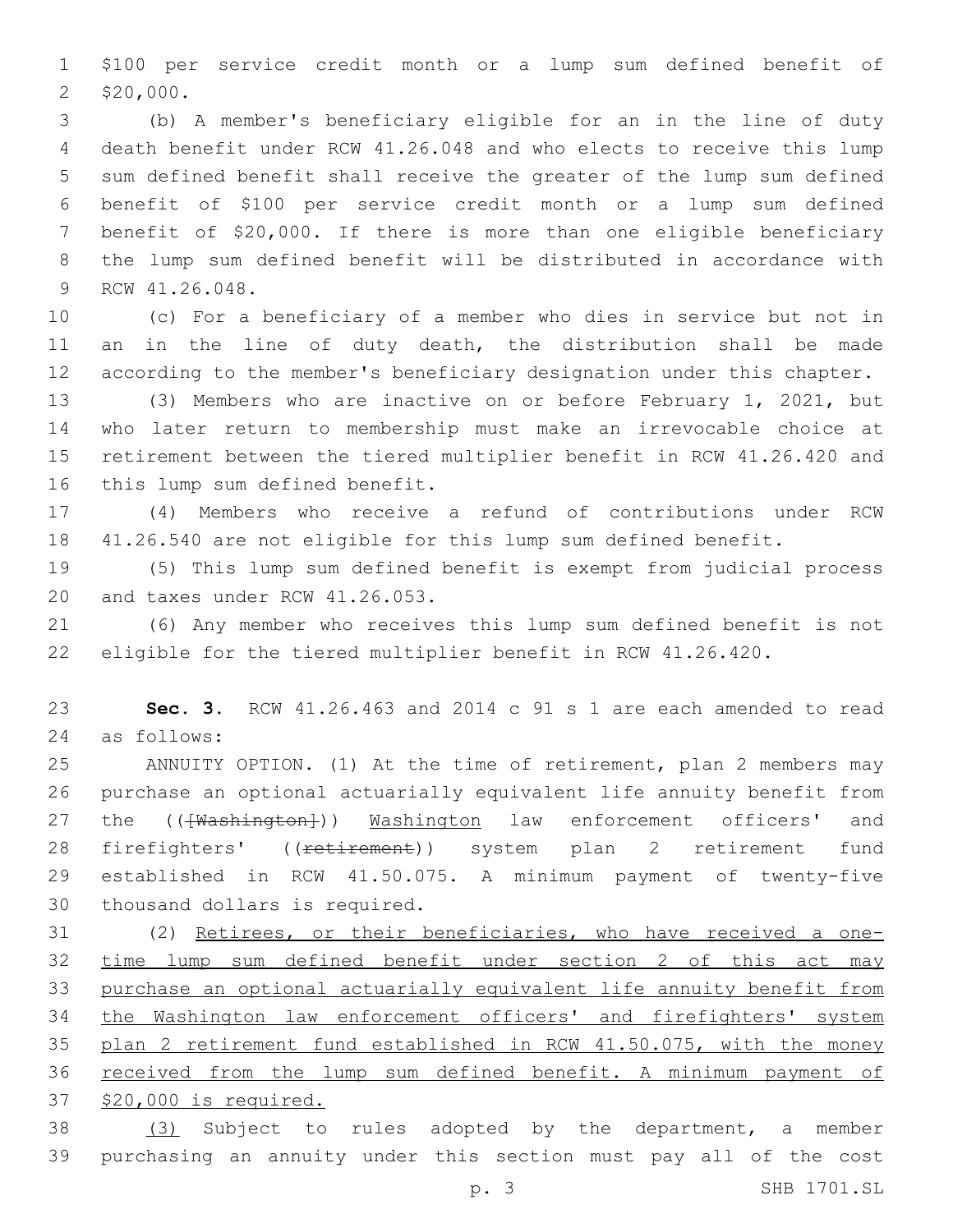with an eligible rollover, direct rollover, or trustee-to-trustee 2 transfer from an eligible retirement plan.

 (a) The department shall adopt rules to ensure that all eligible rollovers and transfers comply with the requirements of the internal revenue code and regulations adopted by the internal revenue service. The rules adopted by the department may condition the acceptance of a rollover or transfer from another plan on the receipt of information necessary to enable the department to determine the eligibility of any transferred funds for tax-free rollover treatment or other 10 treatment under federal income tax law.

 (b) "Eligible retirement plan" means a tax qualified plan offered 12 by a governmental employer.

 **Sec. 4.** RCW 41.45.155 and 2009 c 561 s 6 are each amended to read as follows:14

 MINIMUM CONTRIBUTION RATES. (1) Beginning July 1, 2011, a minimum contribution rate is established for the plans 2 and 3 normal cost as part of the basic employer contribution rate for the public employees' retirement system. The minimum contribution rate for the plans 2 and 3 employer normal cost shall equal the total contribution rate required to fund eighty percent of the plans 2 and 3 employer normal cost as calculated under the entry age normal cost method. This minimum rate, when applicable, shall be collected in addition to any contribution rate required to amortize past gain-sharing 24 distributions in plan 3.

 (2) Beginning July 1, 2011, a minimum contribution rate is established for the plan 2 normal cost as part of the basic employer contribution rate for the public safety employees' retirement system. The minimum contribution rate for the plan 2 normal cost shall equal the total contribution rate required to fund eighty percent of the plan 2 normal cost as calculated under the entry age normal cost 31 method.

 (3) Beginning September 1, 2011, a minimum contribution rate is established for the plans 2 and 3 normal cost as part of the basic employer contribution rate for the school employees' retirement system. The minimum contribution rate for the plans 2 and 3 employer normal cost shall equal the total contribution rate required to fund eighty percent of the plans 2 and 3 employer normal cost as calculated under the entry age normal cost method. This minimum rate,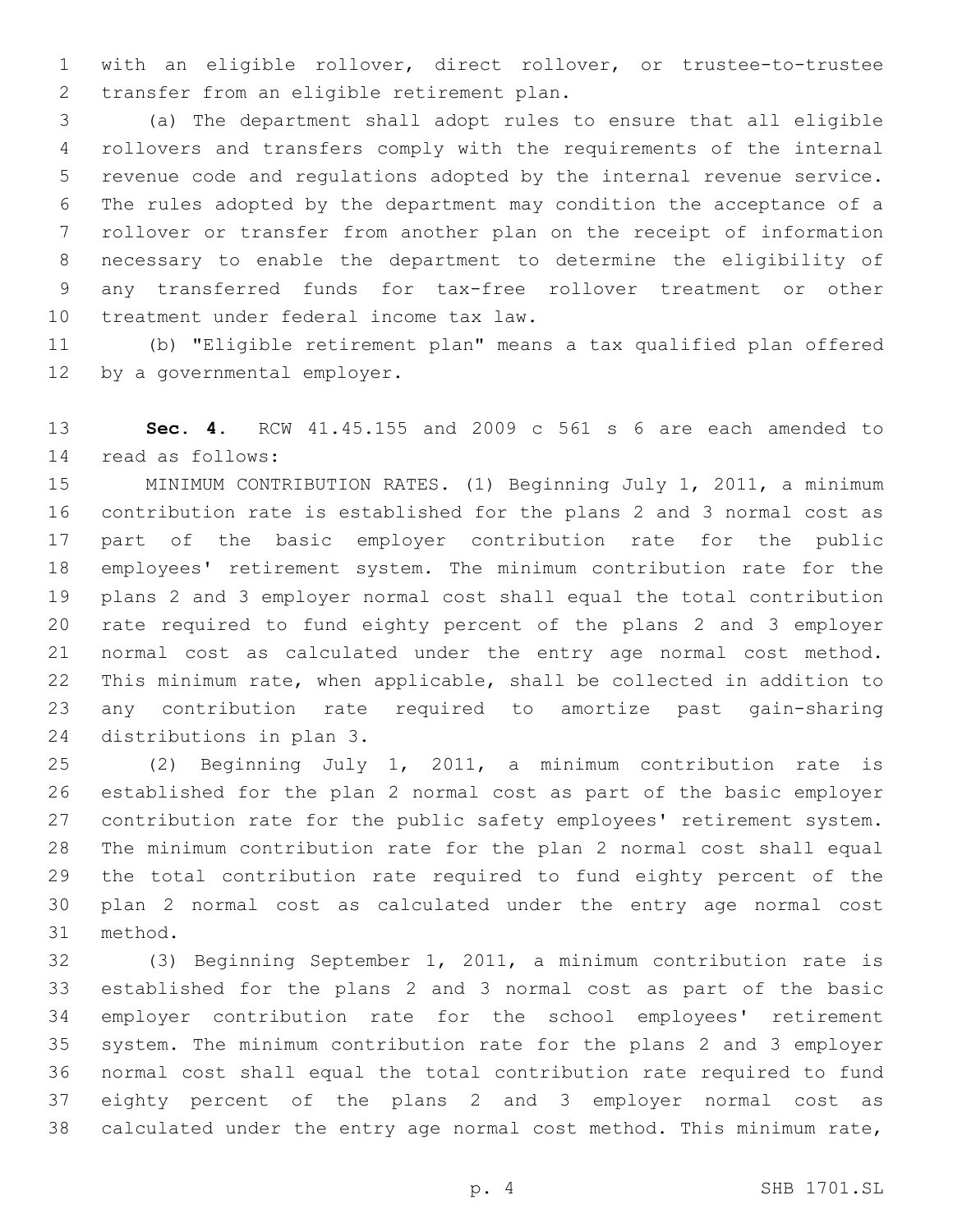when applicable, shall be collected in addition to any contribution rate required to amortize past gain-sharing distributions in plan 3.

 (4) Beginning September 1, 2011, a minimum contribution rate is established for the plans 2 and 3 normal cost as part of the basic employer contribution rate for the teachers' retirement system. The minimum contribution rate for the plans 2 and 3 employer normal cost shall equal the total contribution rate required to fund eighty percent of the plans 2 and 3 employer normal cost as calculated under the entry age normal cost method. This minimum rate, when applicable, shall be collected in addition to any contribution rate required to amortize past gain-sharing distributions in plan 3.

 (5) A minimum contribution rate is established for the plan 2 normal cost as part of the basic employer and state contribution rate for the law enforcement officers' and firefighters' retirement system. The council may not adopt changes to the minimum contribution 16 rate for plan 2 of the law enforcement officers' and firefighters' 17 retirement system under subsection (6) of this section. On June 30th of each even-numbered year, if the funded status of the law 19 enforcement officers' and firefighters' retirement system plan 2 as measured by the most recent completed actuarial valuation performed 21 by the office of the state actuary is:

 (a) Less than 105 percent, then the minimum contribution rate for the employer and state normal cost shall equal the total contribution rate required to fund 100 percent of the plan 2 employer normal cost 25 as calculated under the entry age normal cost method;

 (b) Greater than or equal to 105 percent and less than 110 percent, then the minimum contribution rate for the employer and state normal cost shall equal the total contribution rate required to fund 90 percent of the plan 2 employer normal cost as calculated 30 under the entry age normal cost method; or

 (c) Greater than or equal to 110 percent, then the minimum contribution rate for the employer and state normal cost shall equal the total contribution rate required to fund 80 percent of the plan 2 employer normal cost as calculated under the entry age normal cost method.

 (6) Upon completion of each biennial actuarial valuation, the state actuary shall review the appropriateness of these minimum contribution rates and recommend to the council any adjustments as may be needed due to material changes in benefits or actuarial 40 assumptions, methods, or experience. ((Any)) The minimum contribution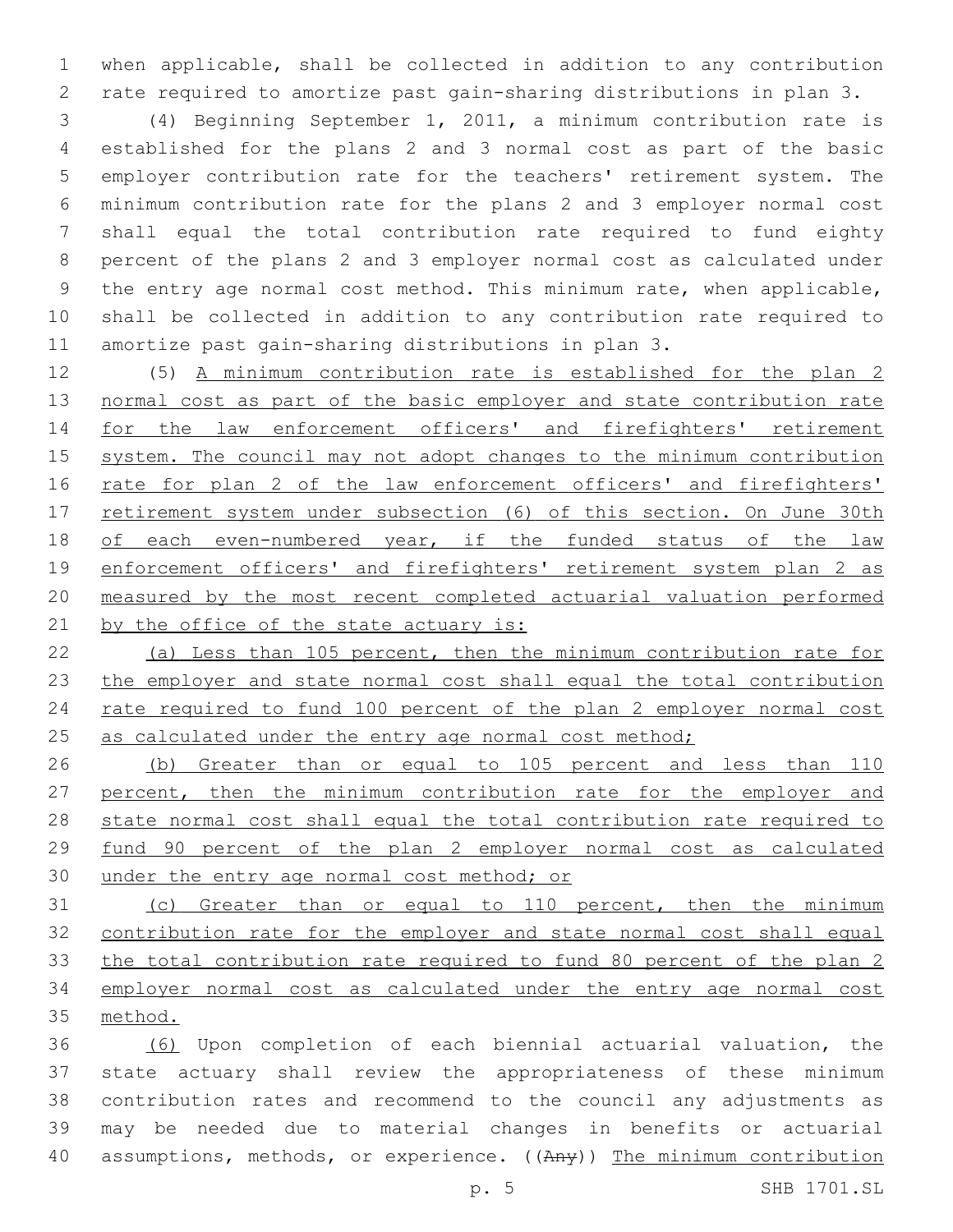1 rates in this section, including changes adopted by the council, 2 shall be subject to revision by the legislature.

 **Sec. 5.** RCW 41.45.158 and 2006 c 365 s 4 are each amended to 4 read as follows:

 MINIMUM CONTRIBUTION RATES. (1) Beginning July 1, 2009, a minimum contribution rate is established for the plans 2 and 3 normal cost as part of the required contribution rate for members of plan 2 of the public employees' retirement system. The minimum contribution rate for the plans 2 and 3 employee normal cost shall equal the total contribution rate required to fund eighty percent of the plans 2 and 3 employee normal cost as calculated under the entry age normal cost 12 method.

 (2) Beginning September 1, 2009, a minimum contribution rate is established for the plans 2 and 3 normal cost as part of the required contribution rate for members of plan 2 of the school employees' retirement system. The minimum contribution rate for the plans 2 and 3 employee normal cost shall equal the total contribution rate required to fund eighty percent of the plans 2 and 3 employee normal cost as calculated under the entry age normal cost method.

 (3) Beginning September 1, 2009, a minimum contribution rate is established for the plans 2 and 3 normal cost as part of the required contribution rate for members of plan 2 of the teachers' retirement system. The minimum contribution rate for the plans 2 and 3 employee normal cost shall equal the total contribution rate required to fund eighty percent of the plans 2 and 3 employee normal cost as calculated under the entry age normal cost method.

 (4) A minimum contribution rate is established for the plan 2 normal cost as part of the basic member contribution rate for the law 29 enforcement officers' and firefighters' retirement system. The council may not adopt changes to the minimum contribution rate for plan 2 of the law enforcement officers' and firefighters' retirement system under subsection (5) of this section. On June 30th of each even-numbered year, if the funded status of the law enforcement officers' and firefighters' retirement system plan 2 as measured by the most recent completed actuarial valuation performed by the office of the state actuary is:

 (a) Less than 105 percent, then the minimum contribution rate for the member normal cost shall equal the total contribution rate

p. 6 SHB 1701.SL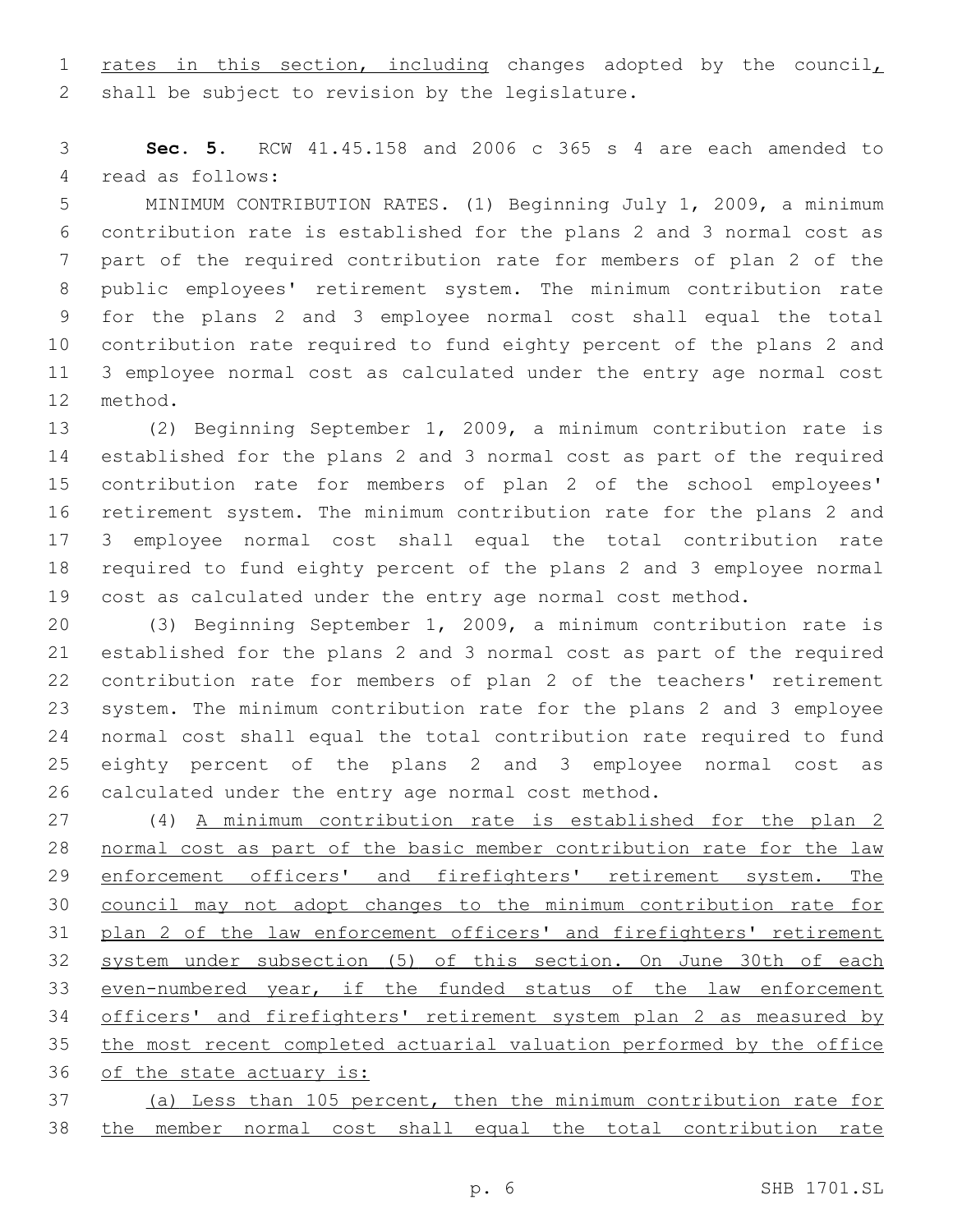required to fund 100 percent of the plan 2 member normal cost as 2 calculated under the entry age normal cost method;

 (b) Greater than or equal to 105 percent and less than 110 percent, then the minimum contribution rate for the member normal cost shall equal the total contribution rate required to fund 90 percent of the plan 2 member normal cost as calculated under the entry age normal cost method; or

 (c) Greater than or equal to 110 percent, then the minimum contribution rate for the employer and state normal cost shall equal the total contribution rate required to fund 80 percent of the plan 2 11 employer normal cost as calculated under the entry age normal cost method.

 (5) Upon completion of each biennial actuarial valuation, the state actuary shall review the appropriateness of these minimum contribution rates and recommend to the legislature any adjustments as may be needed due to material changes in benefits or actuarial 17 assumptions, methods, or experience.

 **Sec. 6.** RCW 41.45.0604 and 2007 c 280 s 3 are each amended to 19 read as follows:

 FREEZE LEOFF 2 CONTRIBUTION RATES. (1)(a) Not later than July 31, 2008, and every even-numbered year thereafter, the law enforcement officers' and firefighters' plan 2 retirement board shall adopt contribution rates for the law enforcement officers' and firefighters' retirement system plan 2 as provided in RCW  $41.26.720(1)(a)$ .

 (b) For 2021-2023 and 2023-2025 fiscal biennia, contribution 27 rates for the law enforcement officers' and firefighters' retirement system plan 2 may not exceed the rates adopted by the law enforcement officers' and firefighters' plan 2 retirement board in 2020.

 (2) The law enforcement officers' and firefighters' plan 2 retirement board shall immediately notify the directors of the office of financial management and department of retirement systems of the state, employer, and employee rates adopted. Thereafter, the director shall collect those rates adopted by the board. The rates shall be effective for the ensuing biennial period, subject to any legislative modifications.36

 **Sec. 7.** RCW 41.26.802 and 2019 c 366 s 2 are each amended to 38 read as follows: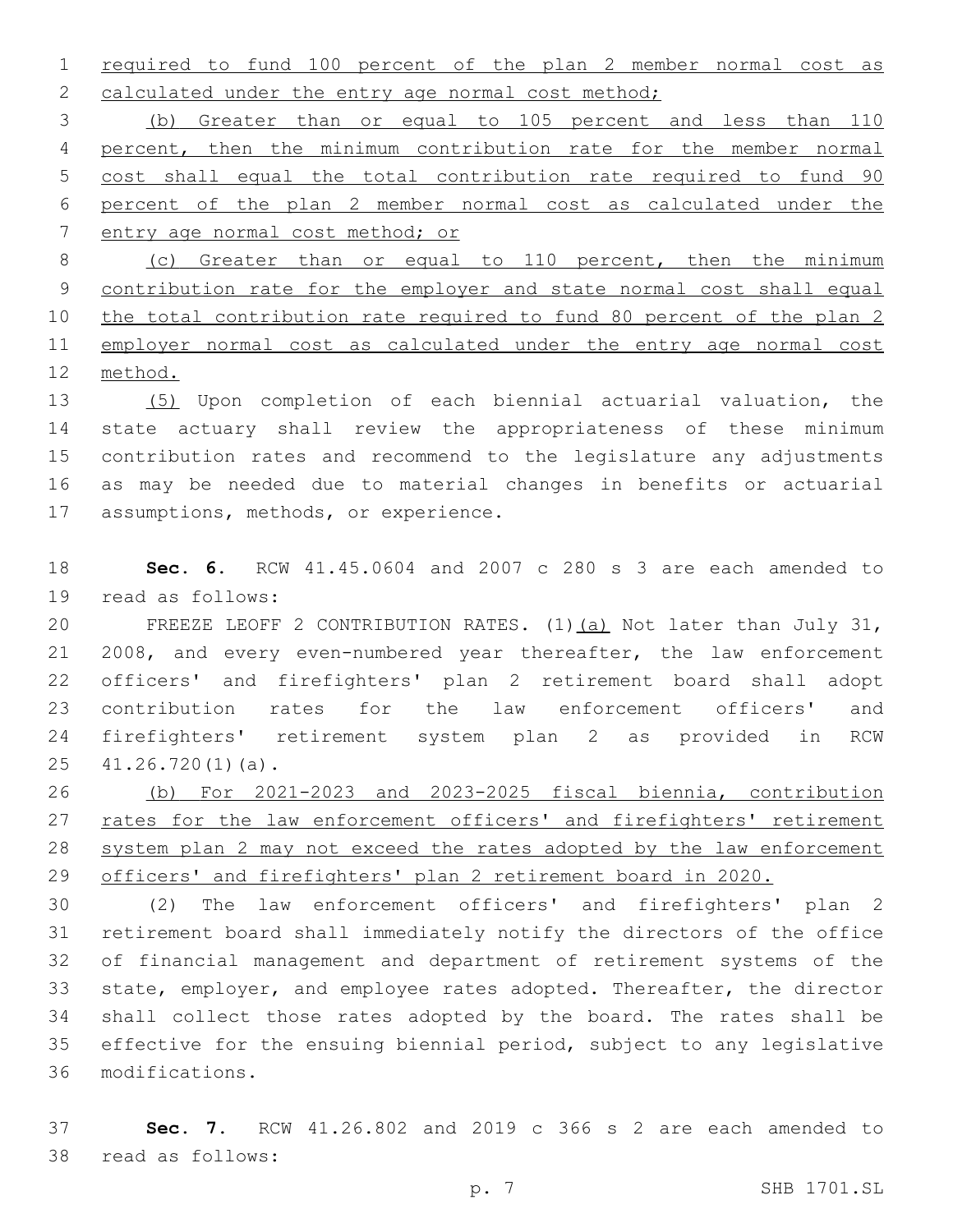TRANSFER OF FUNDS. (1) Prior to May 13, 2019, this section required certain transfers to be made to the local public safety enhancement account. After May 13, 2019, except for the transfer in subsection (2) of this section, no further transfers will be made to the local public safety enhancement account pursuant to this section.

 (2) On July 1, 2019, the state treasurer shall transfer the sum of three hundred million dollars from the law enforcement officers' and firefighters' plan 2 retirement fund to the local law enforcement officers' and firefighters' retirement system benefits improvement 10 account.

11 (3) By July 31, 2022, the Washington state investment board shall transfer the difference between the value of the benefit enhancements 13 in this act as identified by the office of the state actuary and the value of the local law enforcement officers' and firefighters' retirement system benefits improvement account, from the law 16 enforcement officers' and firefighters' system plan 2 retirement fund 17 to the local law enforcement officers' and firefighters' retirement system benefits improvement account.

 (4) By August 31, 2022, the Washington state investment board shall transfer the total available balance of the local law 21 enforcement officers' and firefighters' retirement system benefits improvement account to the law enforcement officers' and firefighters' system plan 2 retirement fund. The amount transferred under this subsection goes toward the benefit enhancements in this act.

 NEW SECTION. **Sec. 8.** OFFSET LANGUAGE. The transfer of funds in section 7 of this act is intended to pay the full cost of the benefit improvements in sections 1 and 2 of this act for current law enforcement officers' and firefighters' retirement system plan 2 members so that contribution rates under the plan's minimum funding policy for those members will not increase as a result of this benefit improvement. To accomplish this goal, after the transfer of funds in section 7 of this act the office of the state actuary must calculate a rate reduction to be applied to rates calculated in 35 sections  $4(5)$  (a) and (b) and  $5(4)$  (a) and (b) of this act. This rate must be calculated in time for it to go into effect on July 1, 2025, using any data, assumptions, and methods the office of the state actuary believes are reasonable for this purpose.